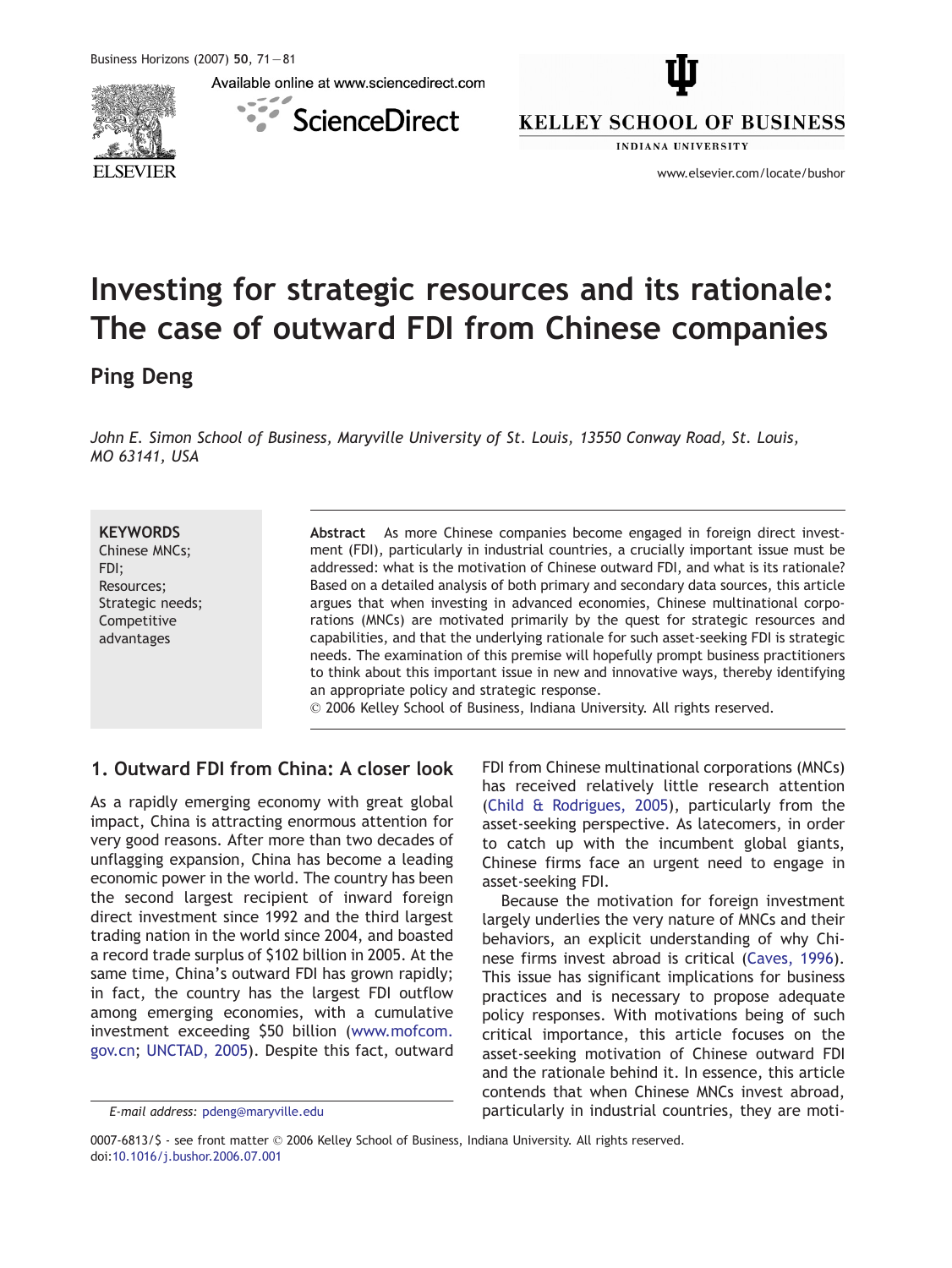vated primarily by the quest for strategic resources, the logic of which can be attributed to strategic needs. By arguing that Chinese outward FDI represents a means to acquire critically needed resources and competencies in the logic of strategic considerations, this study is of great interest to business practitioners, and will hopefully prompt them to think about this issue in new and innovative ways. For an effectively analytical result, we begin by highlighting some of the recent features of outward FDI from Chinese MNCs that are particularly relevant to the asset-seeking investment motivation.

#### 2. Characteristics of outward FDI from Chinese firms

Over the past 26 years, China has made extraordinary strides in attracting foreign investment. Compared to this inward trend, outward FDI from China seems much less significant. Nonetheless, following rapid growth of FDI outflows in the 1990s, China became the second largest outward investor among all emerging countries by 2002; by 2004, 5,163 Chinese firms had invested a total of \$44.8 billion abroad [\(MOFCOM, 200](#page--1-0)5). While Chinese MNCs have invested on a global basis, they have exhibited a strong investment concentration in a small number of destinations, particularly Hong Kong and the United States. For example, for the period spanning 1979—2002, approximately 62% of China's approved cumulative FDI outflows went to four top destinations: Hong Kong, the United States, Canada, and Australi[a \(UNCTAD, 200](#page--1-0)5).

Unlike MNCs from other emerging economies, which typically invest in neighboring countries that feature levels of development similar to or lower than their ow[n \(Kumar, 199](#page--1-0)8), Chinese MNCs tend to invest more in higher income or industrial countries because of their superior investment environment, high technology, and advanced management methods. Supporting this assertion, [Wan](#page--1-0)g (2002) noted that, excluding Hong Kong and Macau, more than 70% of Chinese overseas subsidiaries were established in industrial countries. Moreover, Chinese firms are especially active in establishing research and development (R&D) centers, and setting up design institutes in industrial countries. According to the U.S. Bureau of Economic Analysis [\(BEA, 200](#page--1-0)5), as of 2002, Chinese firms had established in the United States 646 R&D centers or affiliates, 609 of which were in manufacturing and 33 of which were in chemicals. Chinese outbound FDI is characterized by two significant and distinct features: the critical role of the Chinese government and the increasing use of mergers and acquisitions (M&As) as a mode of entry. Both of these factors are extremely important to strategic asset-seeking FDI from Chinese MNCs.

As [Deng \(2004, p. 14](#page--1-0)) observed, "(the) Chinese government has, to a great extent, played a crucial role in shaping the structure of China's approved outward investment." Since the turn of the 21st century, the Chinese government's role seems to have evolved into a much more strategic one, giving encouragement and support for key firms to globalize within the rationales of their own needs and policies, particularly in the context of dramatic increase of foreign exchange reserves [\(Child](#page--1-0) & Rodrigues, 2005). Chinese policymakers have widely recognized outward investment as a necessary stage of growth for Chinese companies and as a precondition of their ability to compete in global market[s \(www.mofcom.gov.c](http://www.mofcom.gov.cn)n).

In October 2000, the Chinese government formally announced the "go global" strategy as part of its long-term, innovation-oriented development plan. In the context of the "go global" strategy, the government promulgated a series of regulations and circulars in order to improve their competitive positions and secure an international business presence. Additionally, China is the only Asian government which not only actively facilitates and encourages outward FDI, but also explicitly encourages investment in R&[D \(UNCTAD, 200](#page--1-0)5). For example, in a circular issued in October 2004, the government specifically encouraged Chinese firms to invest in overseas R&D centers that could "utilize internationally advanced technologies, managerial skills, and professionals." Such encouragement reflects the Chinese government's efforts to enhance China's innovative capability by leveraging foreign resources. Significantly, in September 2004, the China International Fair for Investment and Trade, the sole national event focusing on FDI, placed equal emphasis on attracting foreign FDI and encouraging outward FDI.

The crucial role Chinese government plays in outward FDI can largely be explained by the country's current political and economic systems. Despite the development of a market system, China remains a political economy characterized by active governmental involvement in business, both through ownership and through regulation. Chinese industries consist of state-owned enterprises (SOEs), which are owned directly by the central government or provincial or municipal governments, and non-state-owned enterprises (NSOEs), which are owned by township or village governments, and urban collective firms and private firms. Although not quite as vital to the Chinese